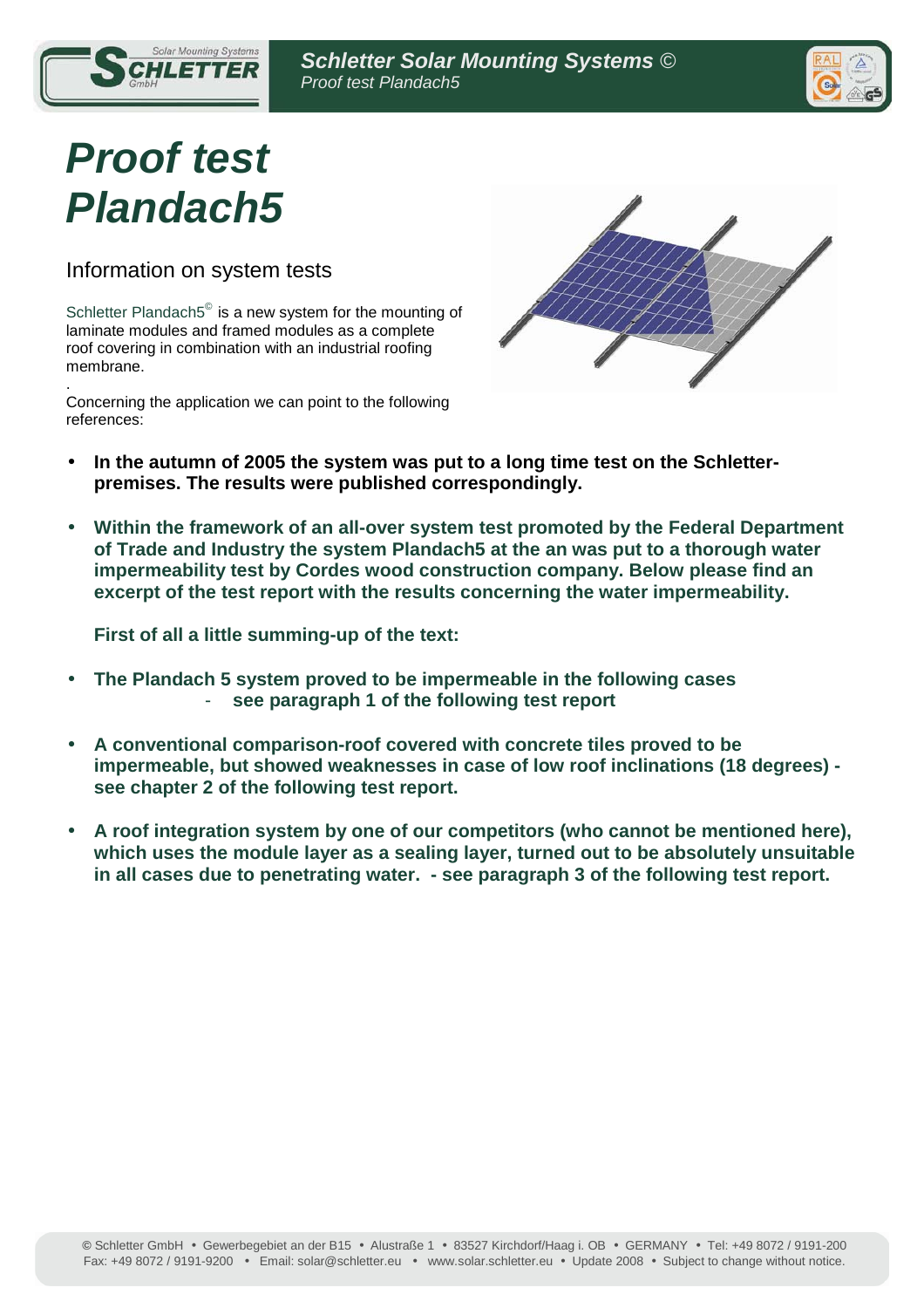



# **Final report**

Cooperation project within the framework of the program "Innovation competence in medium-sized companies" of the Federal Department of Economy and Technology (BMWi)

"Technological design of a planning of big roofs of a wood-constructed and energetically innovative dimensioning of big roofs with special consideration of photovoltaics"

support code: KA 0043401AMH3

**Funds granted by:**  Bundesministerium für Wirtschaft und Arbeit Arbeitsgemeinschaft industrieller Forschungsvereinigungen Tschaikowskistraße 49 13159 Berlin

**Project partners:**  Universität Kassel, Fachbereich Elektrotechnik, Fachgebiet Rationelle Energiewandlung (IEE/RE)

Technische Universität Braunschweig, Institut für Baukonstruktion und Holzbau (IBH)

### **The project was carried out by:**





Ing.-Holzbau Cordes GmbH & Co. KG Waffensener Dorfstraße 20 27356 Rotenburg/Wümme

**Allen iso soft from the irrigation tests for roof - integration models**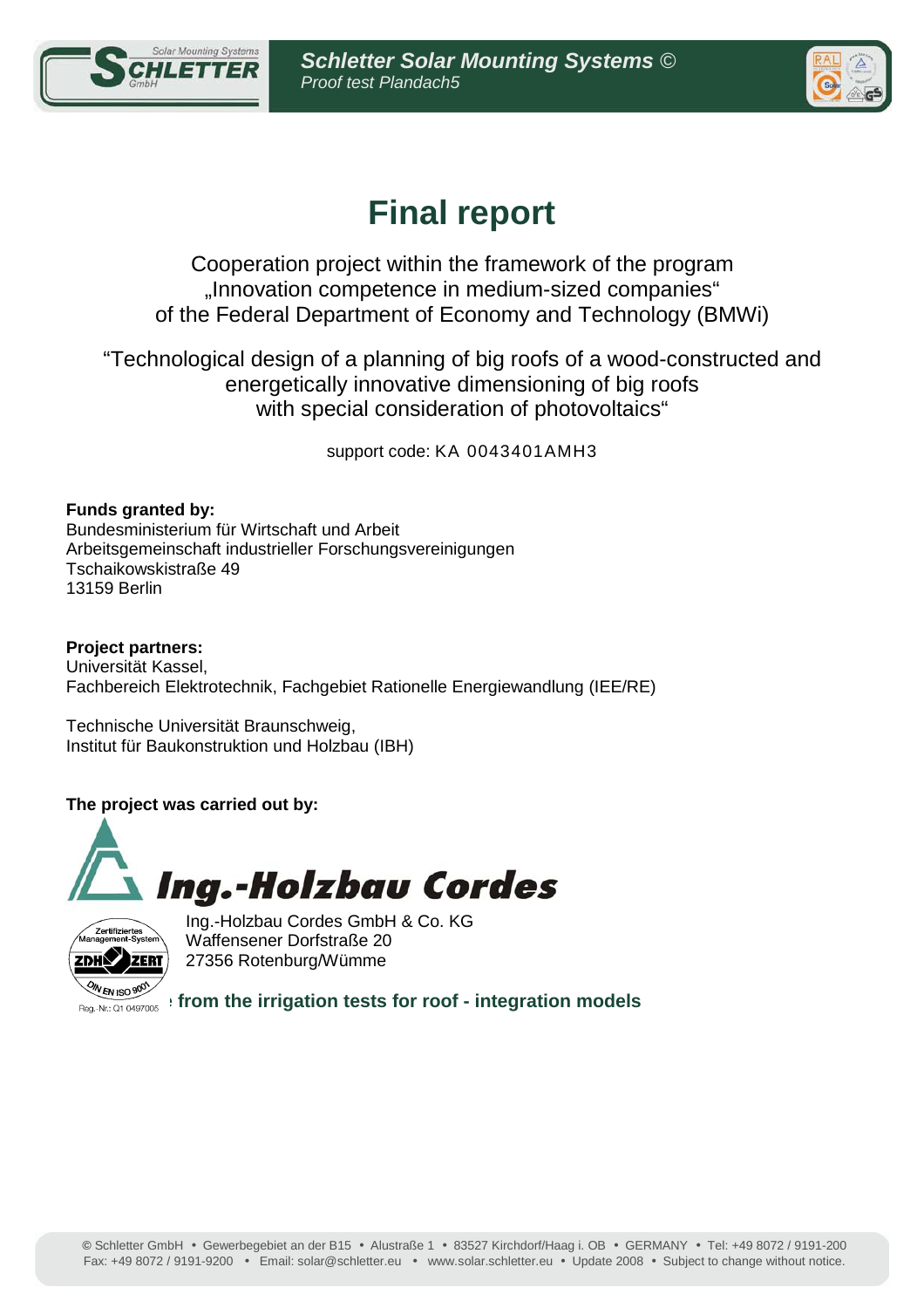



# **1 System Schletter Plandach 5**

#### **Irrigation test with the Novotan-Schletter-system**

The second irrigation test was carried out with a roof plate that was sealed with a layer of Novotan (a special kind of quality roofing membrane). This solution reflects the present state of development. The structure of this wooden construction element is the same as in the test before. The fundamental difference is in the creation of the insulating layer. The solar modules are not used for the complete drain-off of the rainfall and therefore do not work as a first layer of sealing. This function is transferred to the insulating roofing membrane under the modules, which has to be laid professionally and impermeably.



#### **Picture: Test element with Novotan layer**

As already described above, the Novotan membrane is laid onto the elements, stapled at the edges and clamped in the middle area using Schletter rails. The upper edges on the sides are welded accurately. In the middle of the test element an element connection line is arranged, at the same time the Novoton membrane covering is arranged in an overlapping manner, in order to be able to examine this critical spot.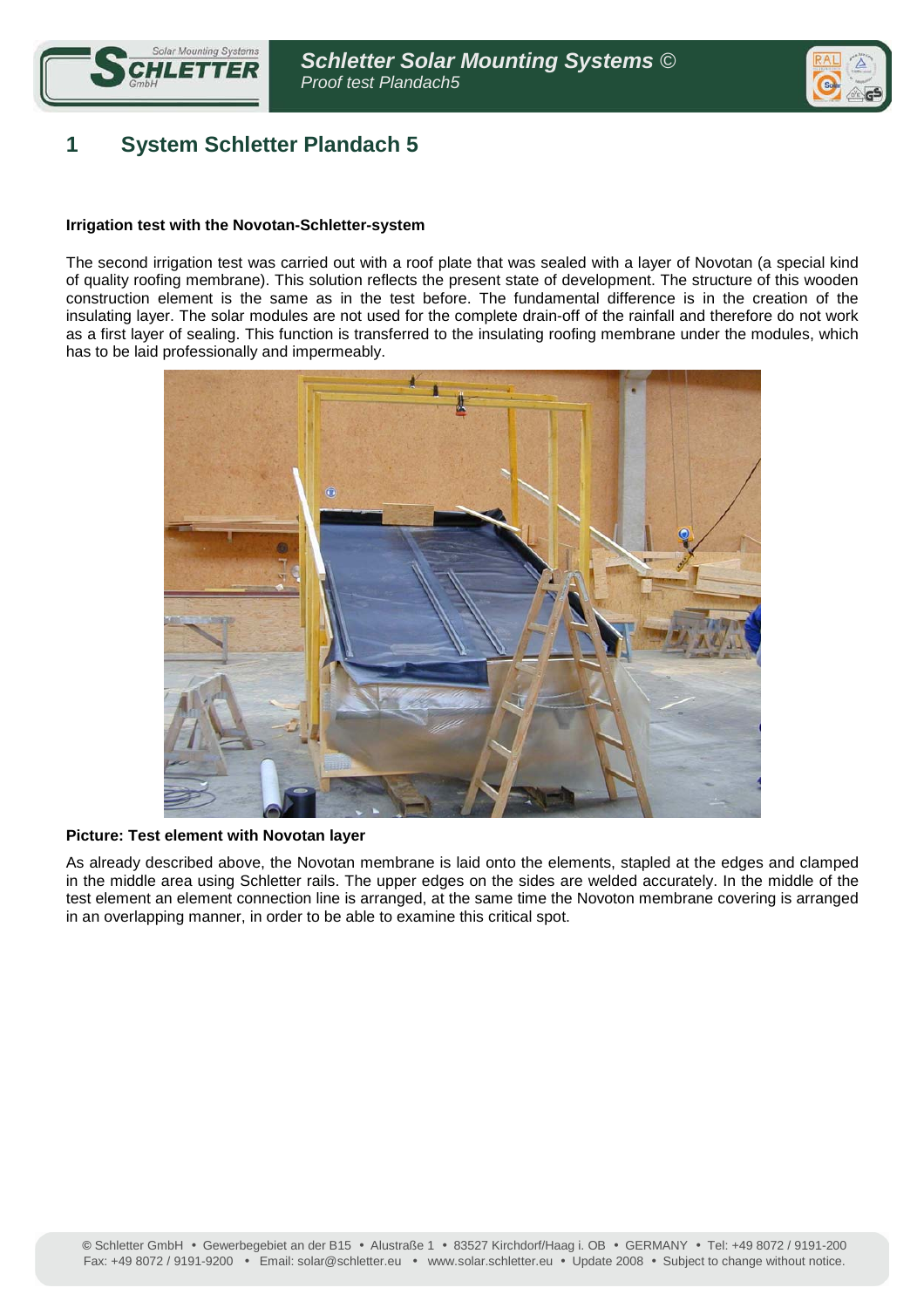







**Illustration 1: Welding of the element connection of the Novotan membrane** 

The Schletter rails are fastened on sealing rubbers to the upper covering material using special sealing screws, thereby the perforations in the sealing membrane that are inevitably caused by the screws are protected and sealed.



**Illustration 2: Fixed Schletter rails** 

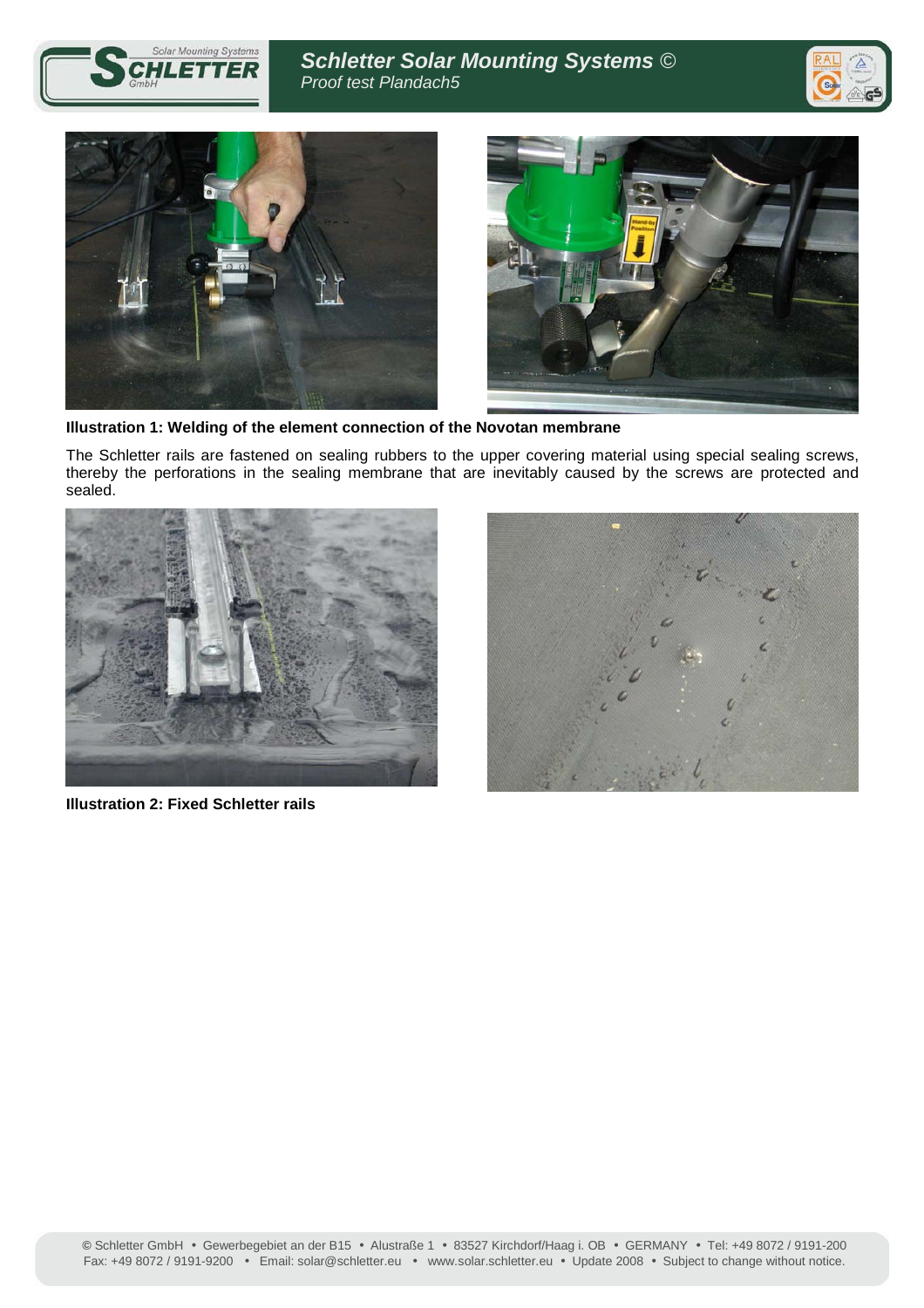



As the solar modules do not have any sealing function anymore, the test element is irrigated without this additional protection.



**Illustration 3: Second irrigation test** 



#### **Results of the second irrigation test**

| $2.05m \times 3.75m$           |
|--------------------------------|
| Foil roof Novotan direkt TF080 |
| $18^{\circ}$                   |
| vertical from above            |
| 33 minutes                     |
| 2.2 <sub>bar</sub>             |
| 3.900 cbm                      |
| 4.641 cbm                      |
| $0.741$ cbm                    |
| $22.5$ $l/min$                 |
| 2.9 $l/min$ per m <sup>2</sup> |
| 13:10                          |
| 13:43                          |
| 0.0 <sub>m</sub>               |
|                                |

**The sealing membrane turned out to be absolutely water tight and also under the Schletter rails the perforation spots of the screws remained dry. Therefore, this combination is suitable for the photovoltaic integration roof.**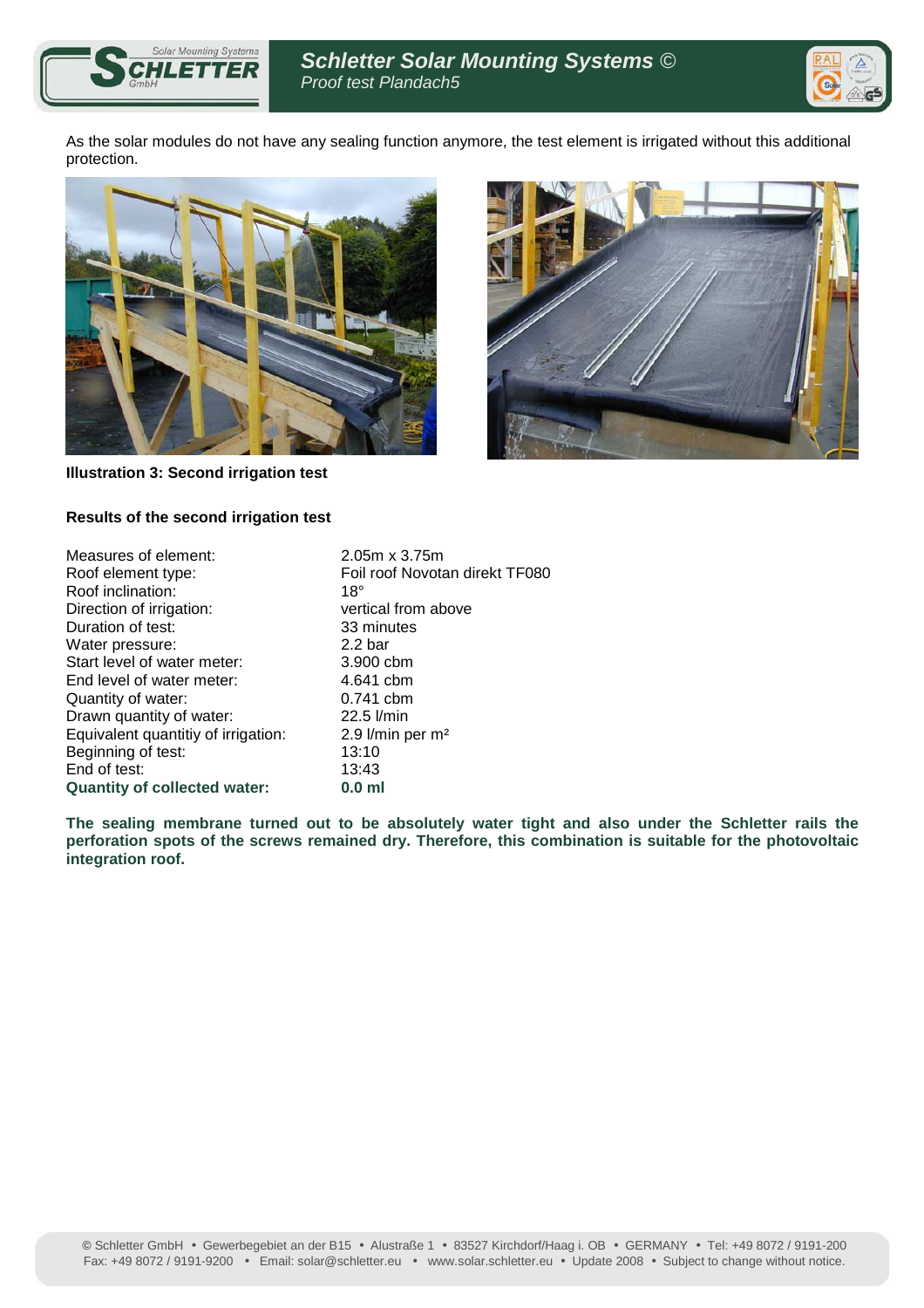



#### **Irrigation test with Stamisol-roofing membrane**

As an alternative to the comparatively expensive Novotan-roofing membranes, the breathable roofing membrane Stamisol DW was examined. This is an especially acrylate-covered polyester membrane, which is designed for the application on roofs with an inclination of at least 5° or more, and without any additional roof cover ing. Compared to the Novotan roofing membrane, the Stamisol roofing membrane is extremely breathable (sd=1.1). The product is durably resistant to ultraviolet rays and also withstands temperatures from -40°C to +80°C.

The mounting construction was the same as in other tests and was covered with the Stamisol roofing membrane applying the same procedure as in case of the Novotan roofing membrane. The roofing membrane was laid onto the boarding surface, glued at the edges and pressed with Schletter rails to the plates made of wooden material.



**Illustration 3: Element with Stamisol roofing-membrane**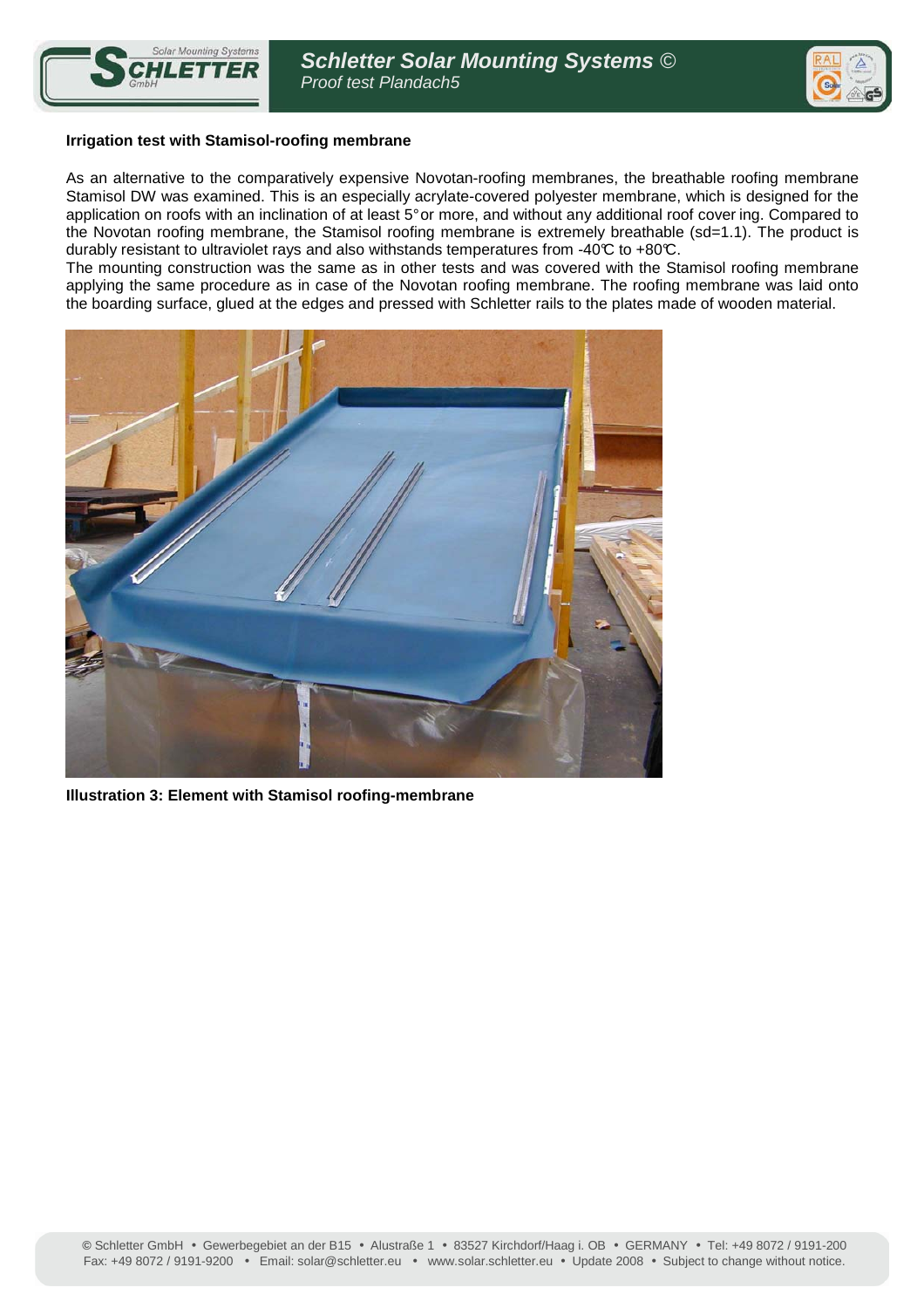



In the middle of the test arrangement again an element connection was simulated, onto which two overlapping roofing membrane layers were glued. For this purpose a special glue produced by Starnisol was used. For the gluing the membranes must be free of dust and grease. Moreover, they have to be dry.





**Illustration 4: Gluing of the Stamisol-membrane** 

In order to simulate the most unfavourable case of arrangement, at the dripping edge of the test rack a strip of roofing membrane is arranged against the water running direction.





**IIlustration 5: The dripping strip is glued by using a Stamisol glue-cartridge**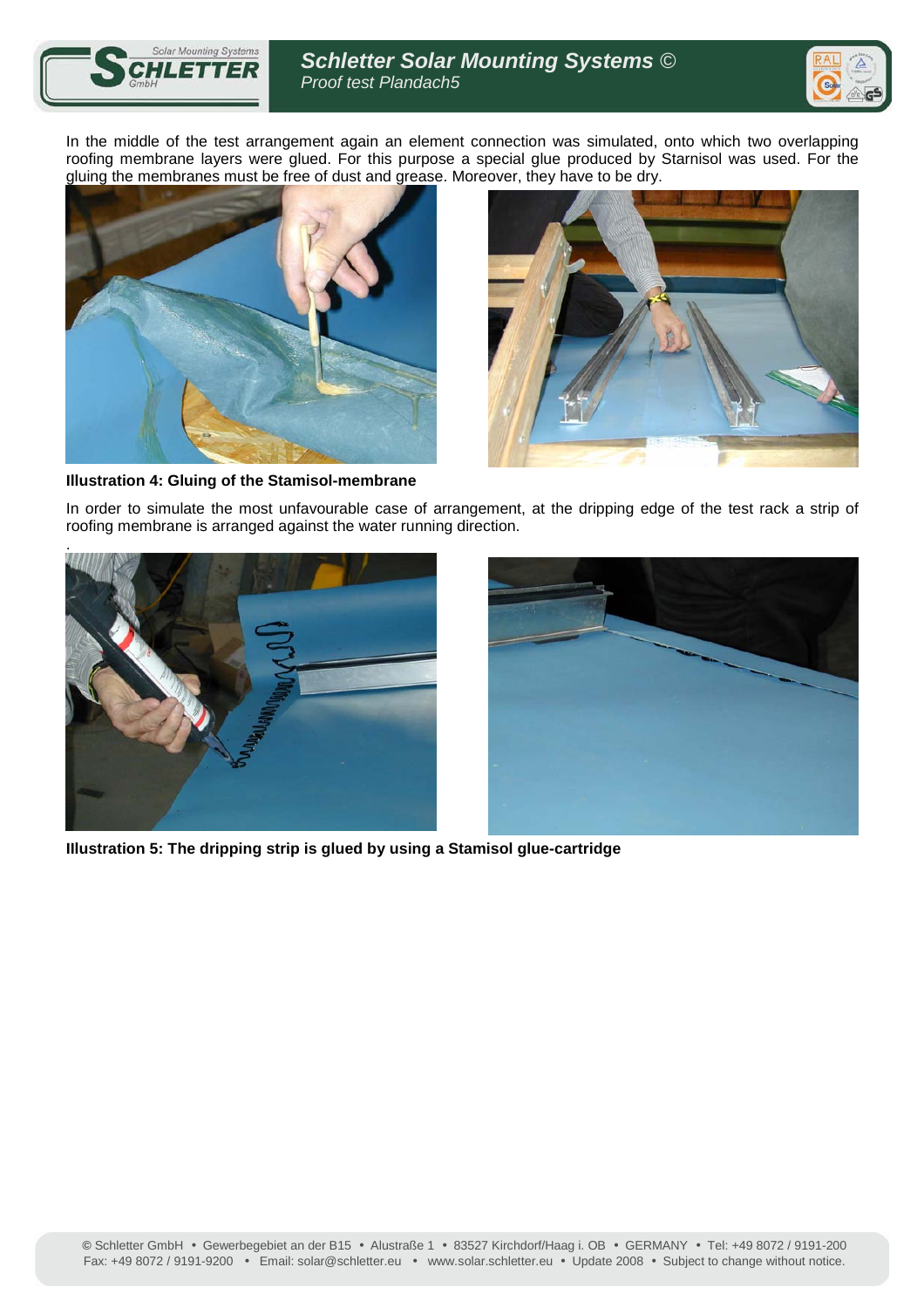



#### **Results of the third irrigation test**

| Measurements of element:           | $2.05m \times 3.75m$           |
|------------------------------------|--------------------------------|
| Roof element type:                 | Foil roof Stamisol DW "strong" |
| Roof inclination:                  | $18^\circ$                     |
| Direction of irrigation:           | vertical from above            |
| Duration of test:                  | 40 minutes                     |
| Water pressure:                    | 2.3 <sub>bar</sub>             |
| Start level water meter:           | 4.642 cbm                      |
| End level water meter:             | 5.512 cbm                      |
| Quantity of water:                 | 0.870 cbm                      |
| Drawn quantity of water:           | $21.8$ $l/min$                 |
| Equivalent quantity of irrigation: | 2.8 $l/min$ je m <sup>2</sup>  |
| Test start:                        | 10:35                          |
| Test end:                          | 11:15                          |
| Collected quantity of water:       | $0.0 \text{ ml}$               |

#### **The Stamisol-roofing membrane also turned out to be absolutely water-proof. The perforation spots of the screws also remained dry in this test. Concerning the criterion of water tightness, this roofing membrane also seemed to be suitable for the integrated roof.**

Several tearing tests of the glued membrane connections have shown the gluing connections have a far too little tearing resistance, and the membrane cannot be used in this configuration, because bendings in the sealing layer have to be absorbed by the firmness of the material of the roofing membrane.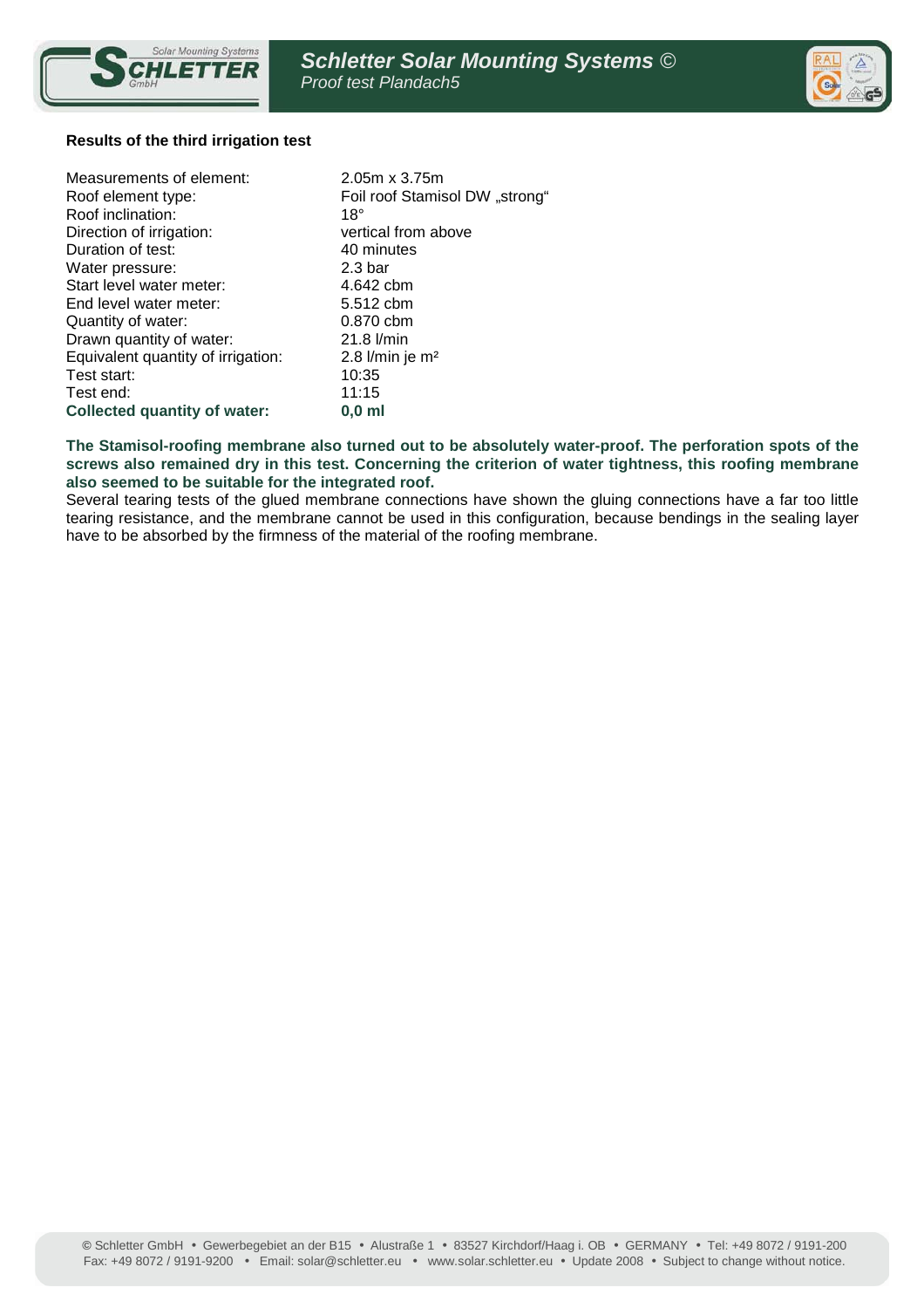



# **2 Reference roof with tiles**

#### **Irrigation of a tile-covered model with 30° inclina tion**

First, the reference model covered with concrete tiles produced by Eternit, was irrigated. Roof inclination of the element in the first series of tests: 30°

- Direction and duration of the irrigation:
- 15 minutes vertical from above
- 20 minutes orthogonal to the covering
- 15 minutes parallel to the covering from below
- Test start: 10:05

The total quantity of water of 1.527  $m<sup>3</sup>$  in a test period of 50 minutes results in an average irrigation quantity of 31 liters per minute for the element surface area of 7 m<sup>2</sup>, and therefore is above the average of 21 liters per m<sup>2</sup> and minute. The water pressure was 2.4 bar.



**Illustration 6: different directions of irrigation of the 30° inclinated reference surface area.** 



In the end it was stated that no water had penetrated the covering, both the rain water drain and the collector bucket remained free of water.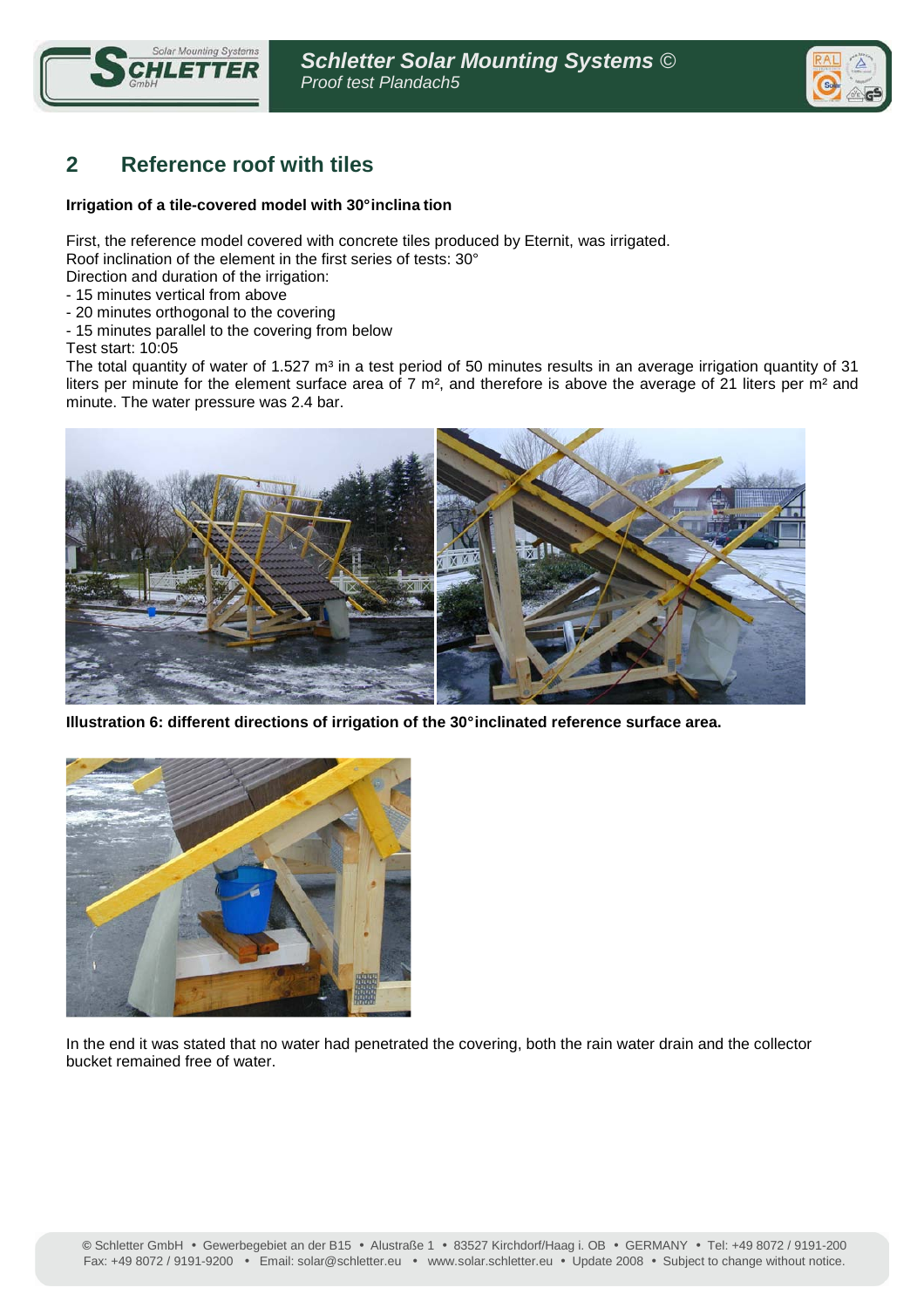



#### **Irrigation of a tile-covered roof with an inclination of 18°**

Subsequently the roof inclination of the model was changed to 18° for the second series of tests. The direction of the irrigation was parallel to the covering from below. After 15 minutes (Test start 11:20) the regular test time was over. Due to the proven water impermeability of the covering more favourable directions of irrigation were not applied.

0.437 m<sup>3</sup> were mounted, which results in a medium irrigation quantity of 29 I per minute for a 15 minutes test time and 7 m² element surface. The water pressure was 2.5 bar.

The quantity of water collected below the covering after 15 minutes was 50 ml.



After the end of the test the roof surface area was irrigated by hand with a water hose for about 2 minutes (see illustration above), in order to find out, how the covering reacted to extreme conditions. The quantity of water collected of about 100 ml was quite remarkable in view of the short duration.